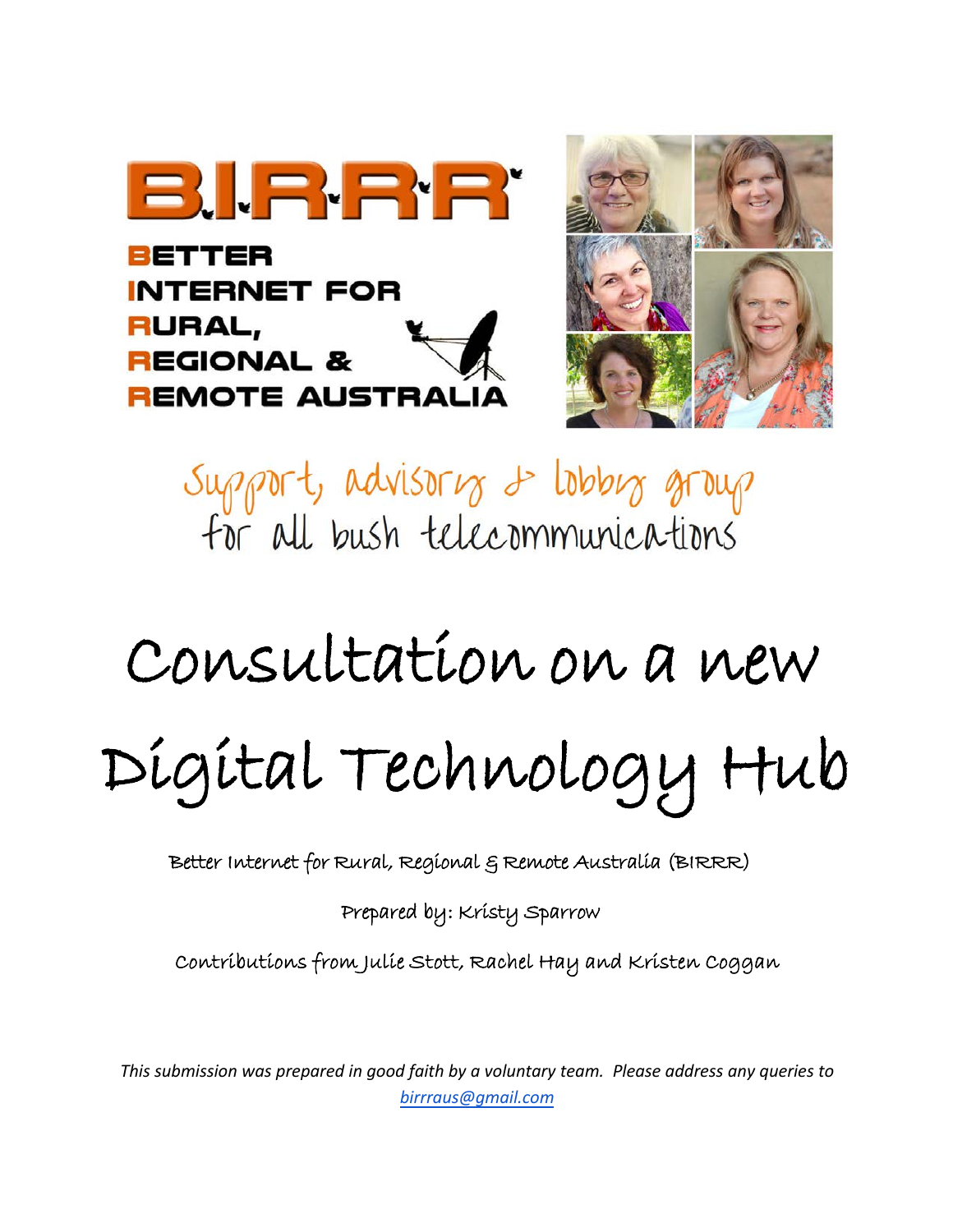

## Contents

## **Table of Figures**

| Figure 4: BIRRR Facebook Poll 2020 highlighting proposed hours of a phone in service.  8 |  |
|------------------------------------------------------------------------------------------|--|
|                                                                                          |  |
|                                                                                          |  |
|                                                                                          |  |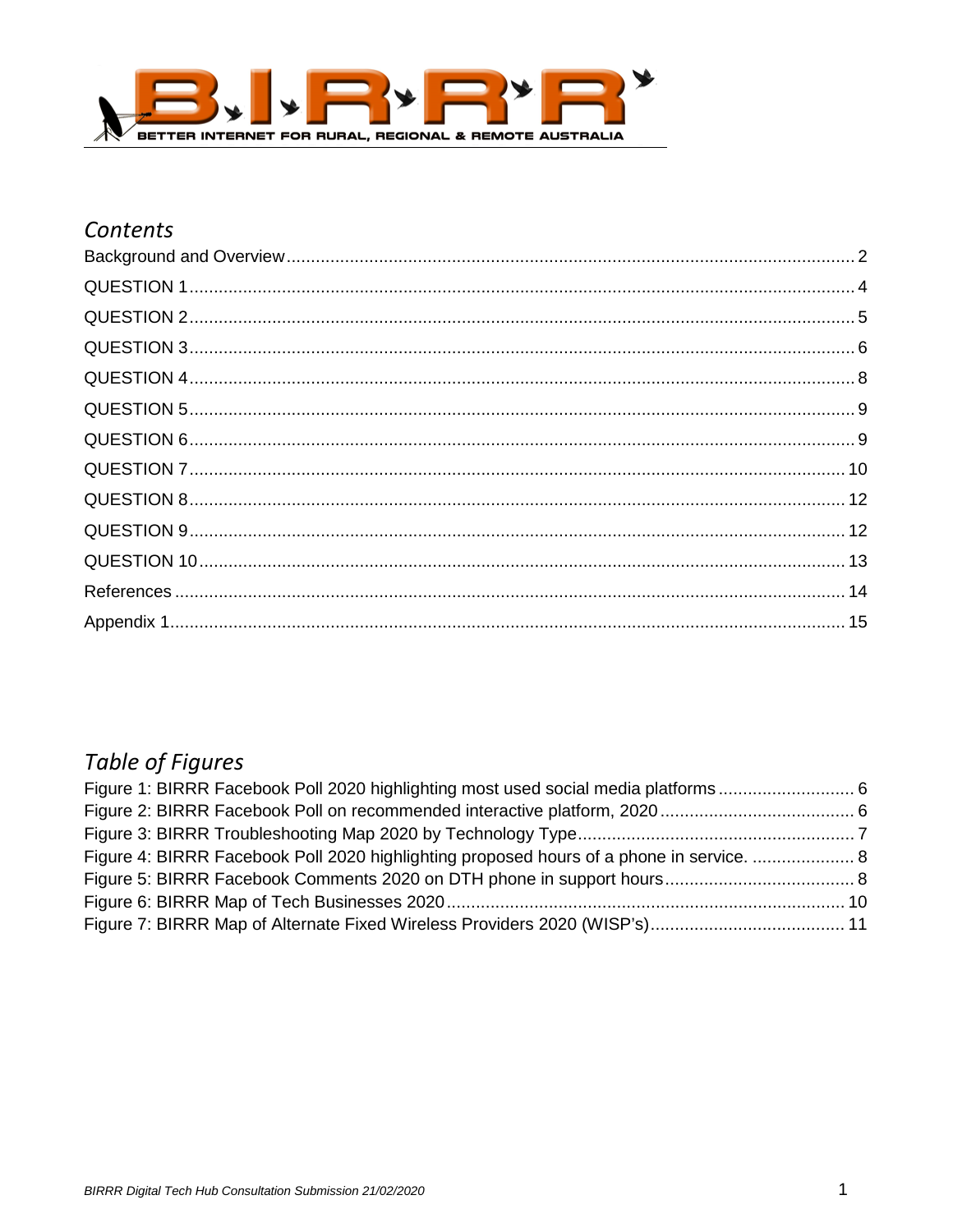

#### <span id="page-2-0"></span>*Background and Overview*

The Better Internet for Rural, Regional & Remote Australia (BIRRR) group was founded in 2014 as a forum to address the lack of information, advocacy and support for bush broadband consumers. In particular, those requiring equitable telecommunications for their businesses and education of their children. *Although BIRRR never set out to become solutions specialists, this role now takes up the majority of our limited volunteer time, with over 11,400 active, engaged BIRRR members from every state and territory of Australia.* Rural, regional and remote (RRR) consumers are extremely reliant on effective communications, due to *the nature of their geography*, and this *heightens the need for effective representation.* The BIRRR team has undertaken extensive large-scale research on regional telecommunication needs. Previously there have been few studies and limited research into this specific consumer group. *This research has found that there is a large gap in the digital literacy skills needed to get connected and stay connected in regional areas.* This is in part due to increased competition, rapid improvements to telecommunications services over the past 5 years, roll out of the nbn and a lack of digital skills and digital tech advisors and technicians in regional areas. As part of our volunteer work we have advocated for changes in policy, services and customer service for RRR communications users, however, *our advocacy work is limited due to the large amount of troubleshooting needed to assist RRR people get connected, stay connected and use their connection*.

BIRRR has developed an extensive list of contacts and a website full of resources that assist people in getting connected, troubleshooting their connection and using their connections at their full potential. Additionally we have designed a desk check facility to help advise RRR users on their best connection options, overcome nbn addressing issues, achieved service class changes when required and highlighted disparities in computer modelling of service coverage. Our volunteers spend an extensive amount of time using a series of troubleshooting Google forms to identify service issues and escalate them to the required providers. Throughout the above processes we have been able to develop a knowledge base of issues, debunk many myths, and highlight the lack of awareness and misinformation surrounding bush telecommunications. Ideally we would prefer to devote our volunteer hours to advocacy and not be constantly troubleshooting and providing digital literacy skills assistance to RRR users who require assistance. Our volunteers are currently stretched beyond their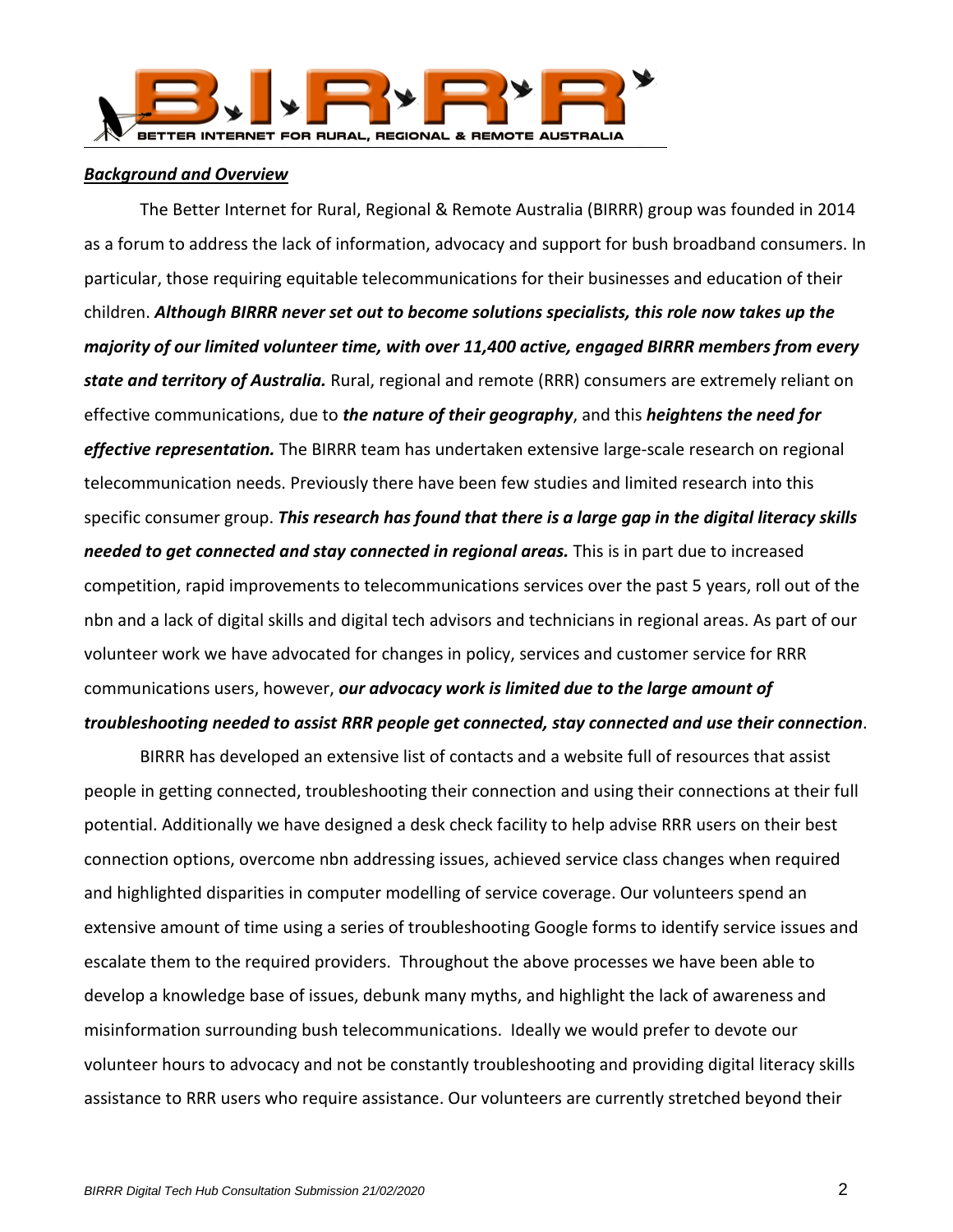

capabilities, with work in the advocacy and research space taking a back seat to our troubleshooting role.

BIRRR appreciates the opportunity to comment on the design of the *Digital Technology Hub (DTH) — consultation paper* and commends the Department of Infrastructure, Transport, Regional Development and Communications' (the Department) and Minister Bridget McKenzie and her team for understanding the need to fund a DTH service. The Department should work closely with the Rural Regional and Remote Communications Coalition (RRRCC) and in particular BIRRR on the design of the DTH and also encourage government commitment to supporting the hub beyond the two-year funding period. BIRRR is very keen to work with the DTH provider and pass on our knowledge, contacts and what we have learnt over the past 5 years. This submission is not a summary of all of our knowledge, thus it is highly recommended that the new DTH provider closely shadow BIRRR for an extended period of time to ensure that our processes and knowledge base are not lost.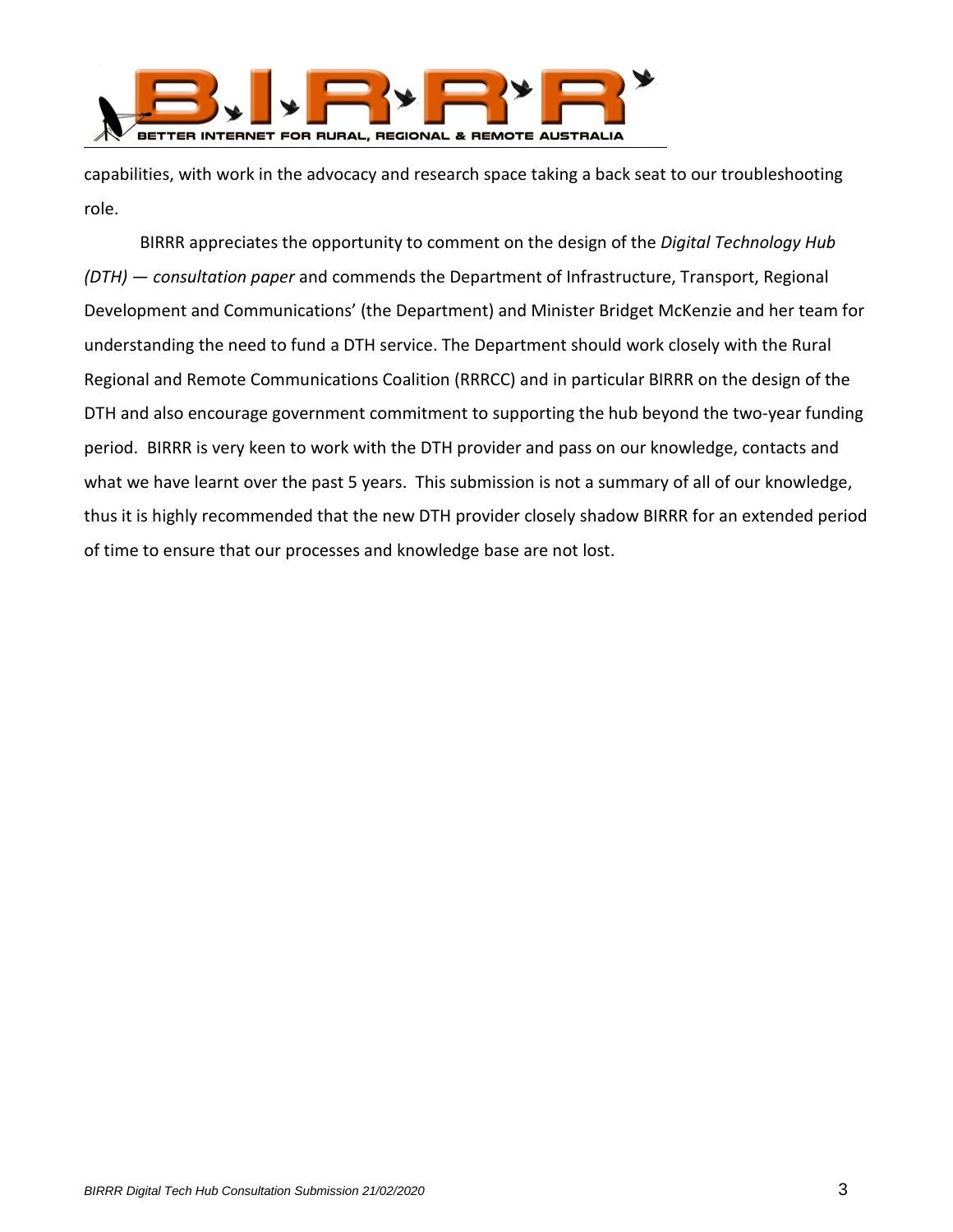

# BIRRR Responses to the Digital Tech Hub Consultation Paper Questions

## <span id="page-4-0"></span>*QUESTION 1*

## *In addition to BIRRR, ACCAN, ACCC, ACMA, RSPs and Infrastructure providers, what sources of information should be incorporated into the design of the Digital Tech Hub (DTH)?*

A main aim for the DTH would be to collate existing information and present it in an easy to understand, tech jargon free format. The BIRRR website has a wealth of information for RRR users trying to get connected and stay connected, it is recommended that the DTH Provider work closely with BIRRR and the above mentioned stakeholders to further develop existing resources. These resources should continually be updated and adapted to ensure they are kept current as new issues and information arises and should focus on helping consumers to understand and make decisions about their connections. The information should focus on:

- 1. **How to Get Connected** desk check facility, advising of nbn connection type, mobile service and any alternate fixed wireless providers that may be available, advice on how to choose a good provider, assisting with nbn addressing issues, establishing what the end user is looking for in a connection (reliability, data limits, speeds, costs & customer service), how to access an education port, getting/maintaining a landline in RRR areas
- 2. **How to Stay Connected** how to troubleshoot a connection, how to do a power cycle, purchasing the best router/modem or antennas and boosters, how to contact the TIO, how to extend a connection to a schoolroom or office, how to escalate an issue with your provider
- 3. **How to Use a Connection** how to view and understand data usage, how to stream in SD not HD, using PlayOn Cloud, wifi calling, managing data, how to use off peak data, basic digital literacy skills involved in getting and staying connected, how to set up a generic email account.

Point 3 should be very general and not specifically related to digital literacy for innovative agriculture, health, education or other specific products. BIRRR understands the need for targeted digital literacy, however we believe this project does not contain enough funding to do this justice. The above points should also be expanded on and are only a sample of the information that will be required, with regular development of resources occurring as issues and new developments arise.

The website, along with a call centre and web chat facility, should be used to assist people in achieving points 1, 2 and 3. Referring end users to easy to understand information with clear details (including images) on how to solve issues is incredibly helpful. The DTH should use existing templates with very clear language, developed by the BIRRR team and expand on these when communicating with RRR end users.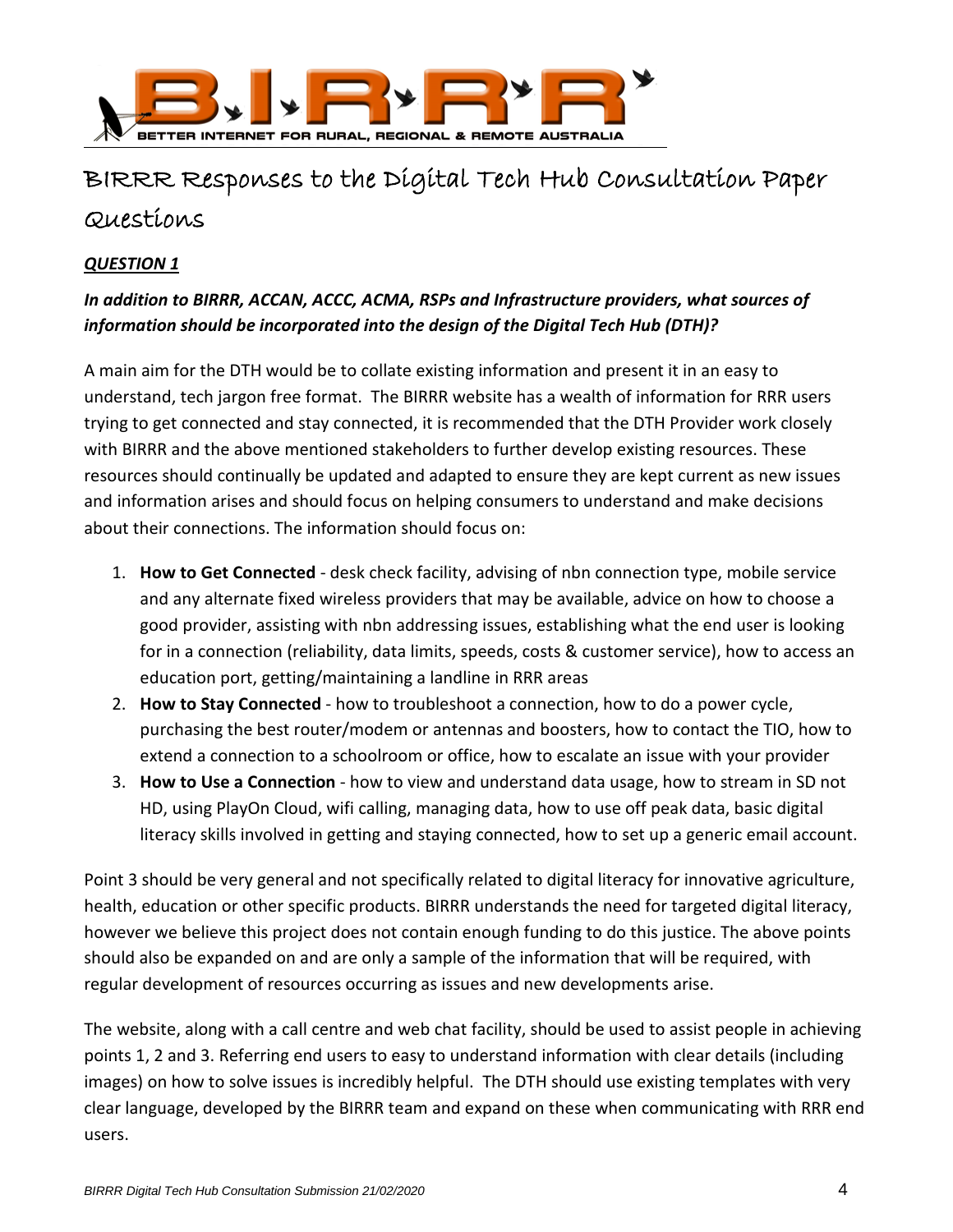

In addition, the DTH Provider should:

- Refer consumers to the TIO for difficult to solve cases/issues.
- Refer end users to WhistleOut or similar independent plan comparison sites.
- Have the ability to conduct a desk check to assess all options for connection, this will include working with Alternate Fixed Wireless Providers (WISP's) and nbn when addressing issues arise.
- Provide information on consumers' telecommunication rights e.g. USO, TIO etc.
- Work with stakeholders such as ICPA, ACCAN, NBN, and NBN Providers, to develop further resources that may be more specific in nature such as pensioner discounts, education ports, and ensure these are kept up to date regularly.
- Utilise existing network outage info e.g. nbn network status page, mobile carriers outage sites and provider specific outages & refer people to these links where possible.

## <span id="page-5-0"></span>*QUESTION 2*

*Options for promotion of the Digital Tech Hub include distribution through existing networks including the RRRCC, Regional Development Australia network, and regional partnerships and local government organisations. What other existing networks can be used to promote the Digital Tech Hub?*

BIRRR acknowledges the RRRCC as an ideal base to promote the DTH, however, cautions that not all stakeholder groups in the RRRCC have on the ground experience with RRR connections and technologies and there are varying levels of digital literacy within the coalition. Other existing networks (including those mentioned in Q1 above) that could be used include:

- ABC Radio
- DTH Social media Facebook Page is recommended
- Investigation of householder mail outs
- Regional newspapers, investigation of leaflets inside regional newspapers (possibly backed with a magnet that consumers could place on their fridge)
- Large state based field days e.g. Beef 2021
- Local Government e.g. inclusion of information in rates notices.
- <span id="page-5-1"></span>● State & Federal MP's could refer their constituents to the hub (and from BIRRR experience could use the resources provided by the hub as well & promote it in their newsletters). The DTH could investigate employing a government stakeholder advisor.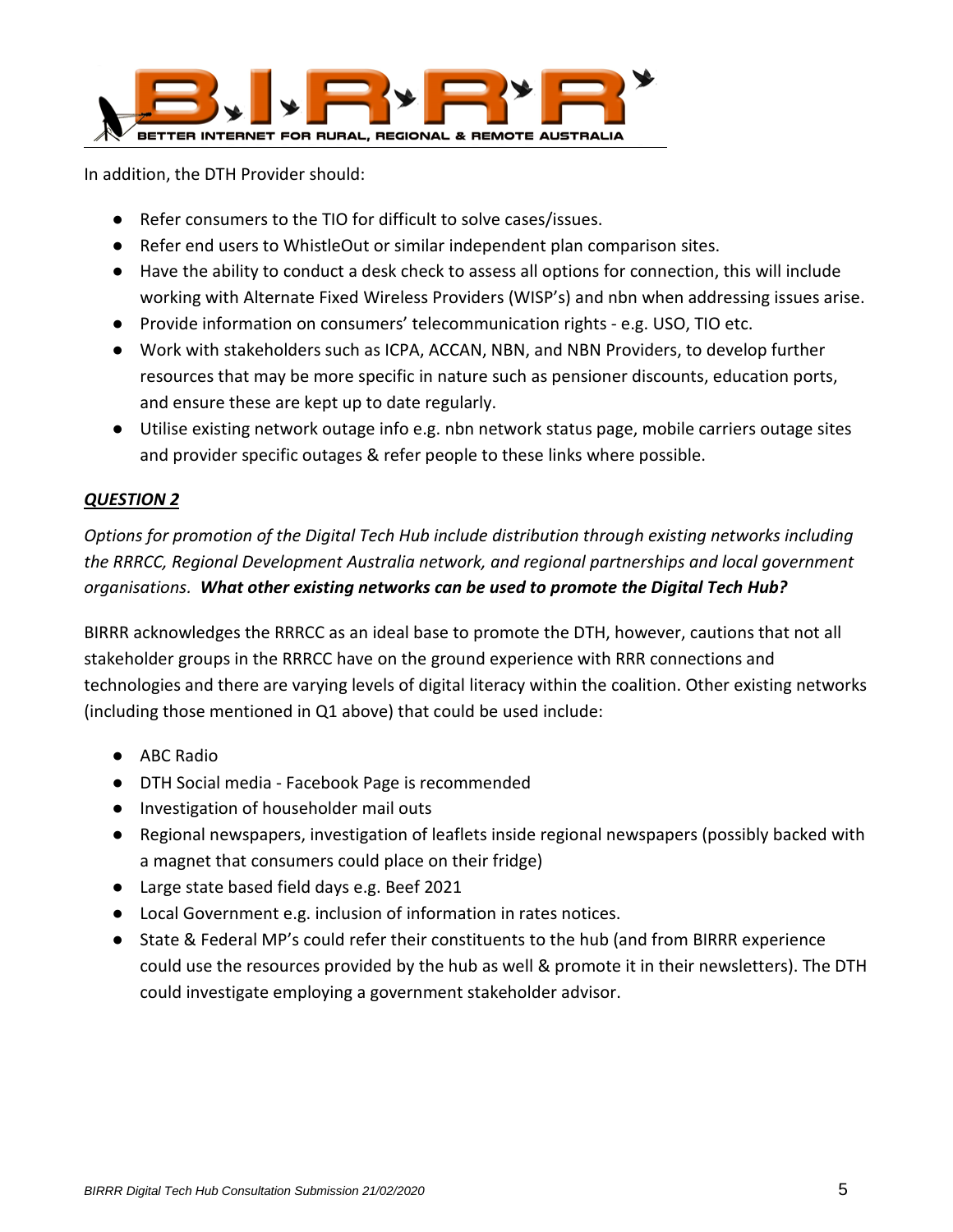

*The Digital Tech Hub will help resolve users' telecommunications issues by referring them to appropriate third party information and contacts, and performing basic troubleshooting. The Hub is proposing to use a social media page with an interactive component (e.g. instant messaging). What social media presence is most relevant to regional consumers?*

BIRRR poll research shows that Facebook is the most used social media platform for regional users trying to get connected.

|   | Digital Tech Hub Submission                                                                                   |       |
|---|---------------------------------------------------------------------------------------------------------------|-------|
|   | Q3 Which social media platforms should the digital tech hub be engaged<br>with? Select all that should apply. |       |
| ᢦ | Facebook<br>Added by you                                                                                      | $+67$ |
|   | Instagram<br>Added by you                                                                                     | $+9$  |
|   | Twitter<br>Added by you                                                                                       | $+8$  |
|   | Snapchat<br>Added by you                                                                                      |       |
|   | Other - please comment below<br>Added by you                                                                  |       |

*Figure 1: BIRRR Facebook Poll 2020 highlighting most used social media platforms*

<span id="page-6-0"></span>However, BIRRR members also highlighted that a mix of support systems is preferred.

<span id="page-6-1"></span>

*Figure 2: BIRRR Facebook Poll on recommended interactive platform, 2020*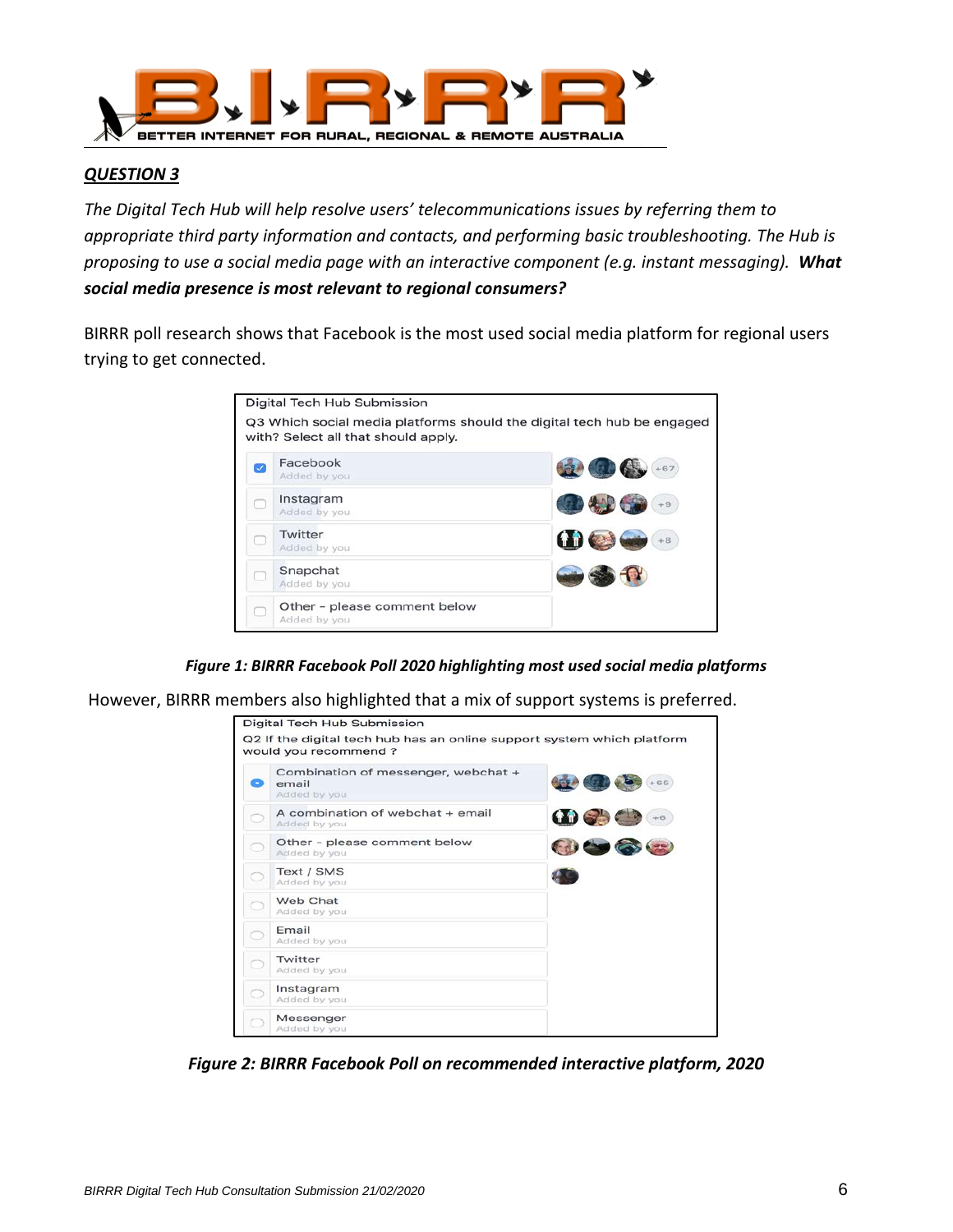

After consultation with the BIRRR Facebook Group, it is recommended the DTH establishes the following:

- a web chat facility that includes the ability for an end user to send images and text back and forth with a designated solutions specialist. This would be particularly useful as not all RRR residents use social media and it is highly advisable to have a backup chat facility (not rely on Facebook Messenger alone in the current climate of Facebook pages/groups being shut down).
- a Facebook page (and possibly a linked Facebook group forum), which can access Messenger. The Facebook page could then be used to promote the DTH and Messenger can be used to 'chat' or forward people to the web chat facility.
- The DTH hub should investigate establishing a forum, where information and troubleshooting can be shared, similar to BIRRR's Facebook forum which has been a successful tool for improving digital literacy in RRR areas.
- Phone support / assistance line. Often if an end user has internet issues they only have access to a landline, thus phone support is crucial. Likewise when users have difficulty with their landline phone they may only be able to access the internet.
- It is also essential that the DTH have a process to collate issues and be able to map them, similar to the mapping and data collection methods currently used by BIRRR.
- Solutions specialists need to be very familiar with mapping tools, regional technologies and regional areas.



<span id="page-7-0"></span>*Figure 3: BIRRR Troubleshooting Map 2020 by Technology Type*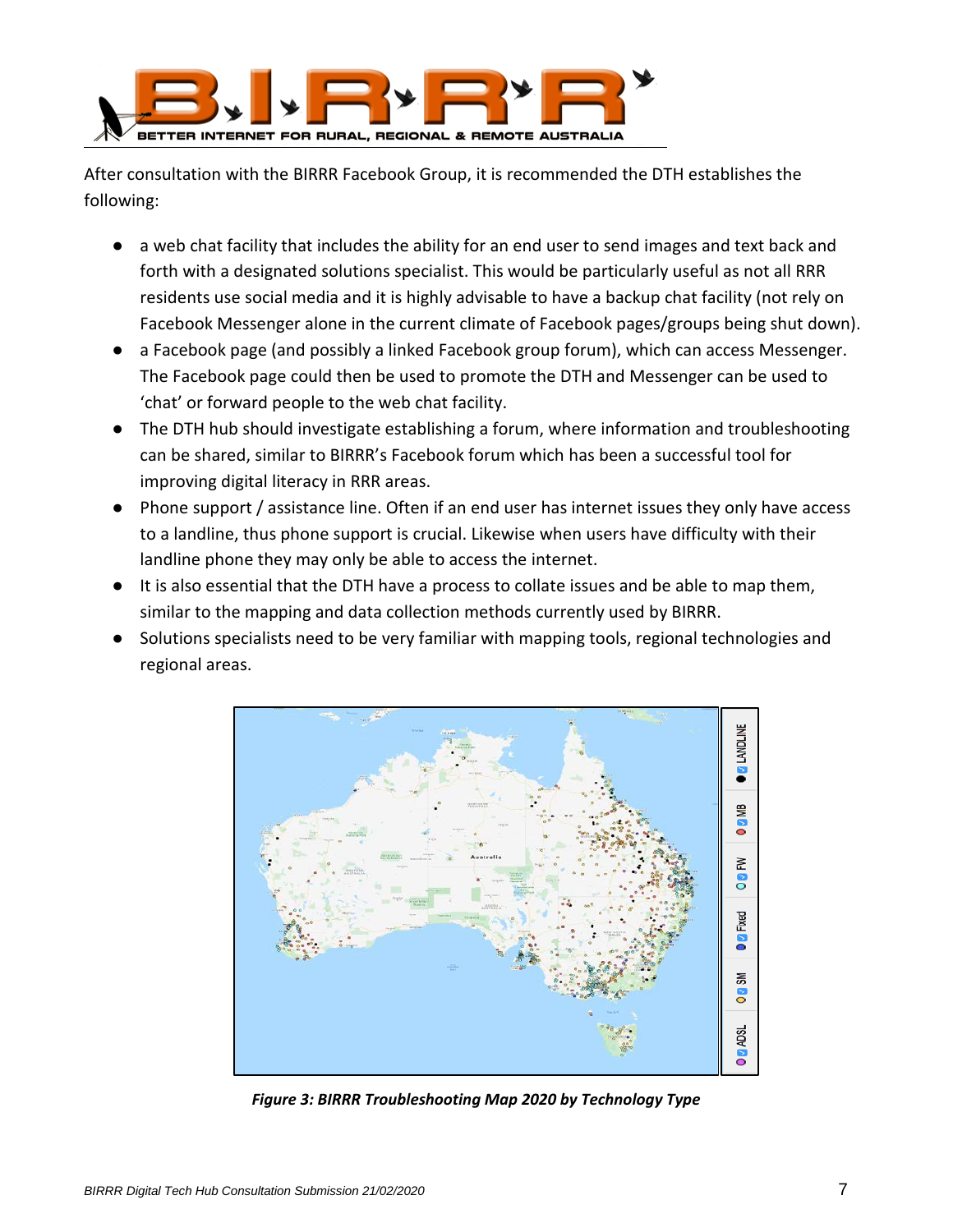

## <span id="page-8-0"></span>*What 3 to 4 hour window would best suit a limited-hours phone service, if implemented?*

BIRRR recommends that a 'phone-in' feature is to the DTH. As seen by the following BIRRR poll the end of a day or beginning of a day are popular time slots for regional people, see Figure 4.

The DTH should consider the following in regards to establishing the hub's 'phone-in' feature:

- Need to consider Australian time zones.
- Call back service must be implemented if a limited hour's phone service is provided.
- Consider using an Office Assistant answering service to extend hours and cater for all time zones. The DTH Provider should investigate the services of a virtual receptionist such as OfficeHQ [- https://www.officehq.com.au/](https://www.officehq.com.au/) to maximise the phone service feature.
- Consider having a window of time that is not in regular working hours (e.g. after 5pm) to assist those who work full time away from their residence and can only troubleshoot whilst in front of their connection, see Figure 5.



Nicole Donnelly 7am -12pm or 2pm -6pm (7pm would be even better). It would be great to have some of the time fall after hours . Many of us may work in town away from our properties and home offices which makes calling while near the technology difficult during standard business hours. **C** 4 Like · Reply · 3d · Edited Lee Lo I agree - 2-6/7pm would be great.  $^{\bullet}$  2 Like · Reply · 3d Mae Connelly Lee Lo agree. Need to consider time zones as well. Eg closing at 12 east coast daylight saving saving time is only 9am WA time  $\mathbf{D}$  2 Like · Reply · 3d Kate Kennedy I agree with Nicole Donnelly time suggestions  $\mathbf{O}$  1 Like · Reply · 3d Carol Huggins I agree with Nicole Donnelly's time suggestions and points. 01 Like · Reply · 3d

<span id="page-8-1"></span>*Figure 4: BIRRR Facebook Poll 2020 highlighting proposed hours of a phone in service.*

<span id="page-8-2"></span>*Figure 5: BIRRR Facebook Comments 2020 on DTH phone in support hours*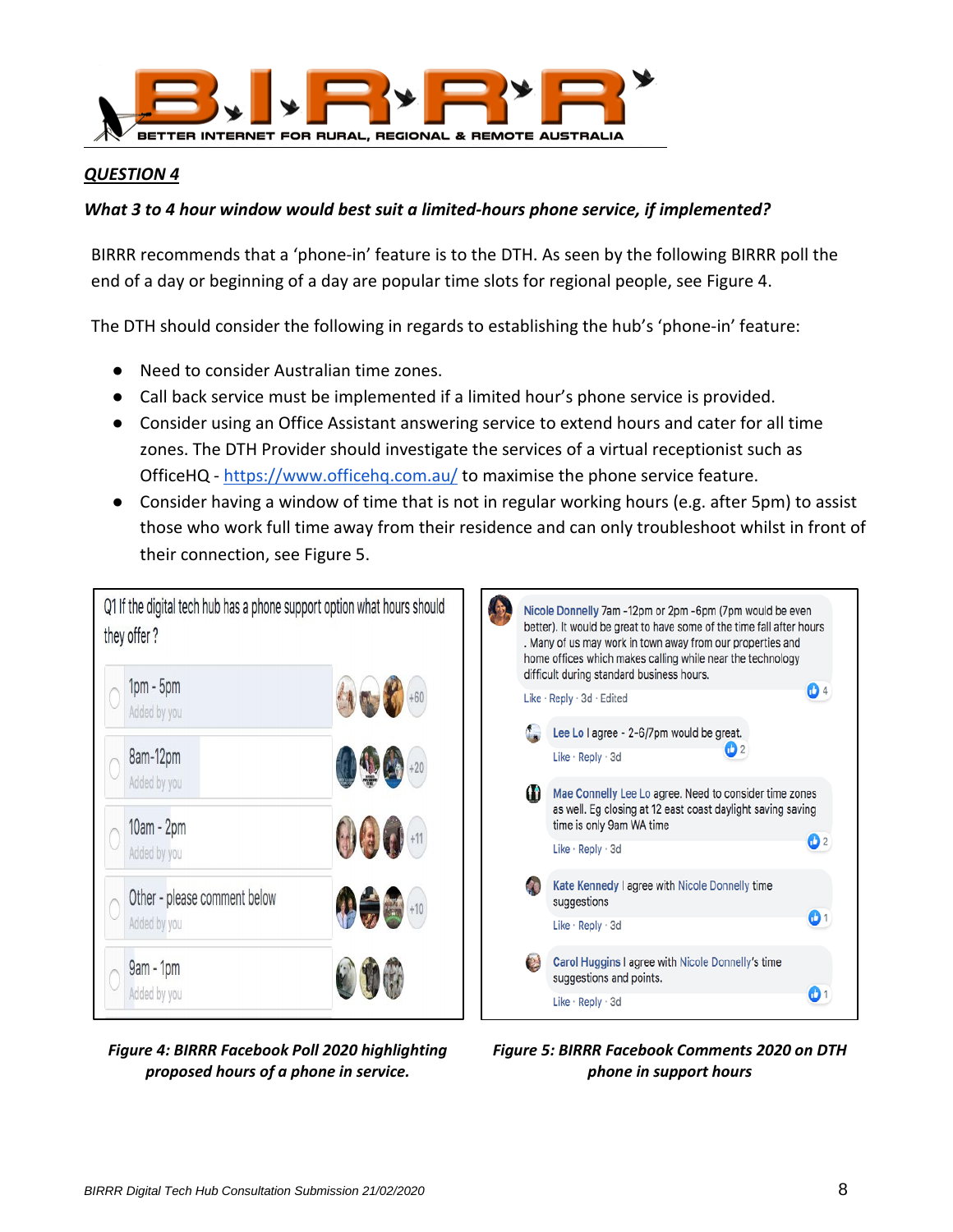

## <span id="page-9-0"></span>*What sort of in-kind support should RSPs provide for the Digital Tech Hub e.g. training for staff and information on customer service escalation processes?*

- RSP's should provide the DTH with a point of contact for escalations, as well as making available their resources and information such as plans, tip sheets etc.
- NBN should provide a dedicated contact for residences requiring a service class change, issues where the end user cannot escalate with their provider, training for the DTH on how to do a desk check for an nbn service.
- WISP's to provide locations of fixed wireless towers so the DTH are always up to date with the options in each community.
- Mobile providers should provide the DTH with coverage maps that can be utilised to help consumers find out their best internet options.

NB: BIRRR escalations currently work well with providers who are active and engaged with BIRRR.

#### <span id="page-9-1"></span>*QUESTION 6*

*Innovative digital applications exist today that could have immediate positive impacts to regional businesses if they are taken up. The Digital Tech Hub will aim to provide resources on these applications for regional business sectors and raise awareness of how current and emerging technologies can be adopted. What information would be most useful to help small and medium businesses to maximise the benefits of digital connectivity and new applications?*

As mentioned in Q1 the digital literacy component of the hub should be very generic and not specifically related to digital literacy for innovative agriculture, health, education or other specific user groups. BIRRR understands the need for targeted digital literacy, however, we believe this project does not contain enough funding to do this justice. Some areas the hub may like to focus on include:

- What to do to stay connected in a power outage
- How to use wifi calling
- How to extend wifi coverage.
- How to restrict data usage on limited connections
- How to set up a generic email account
- The importance of not having all your communication eggs in one basket (e.g. mobile phone for voice and mobile broadband for internet)
- Desk checks should promote all options to the end user who can then make a choice based on their needs.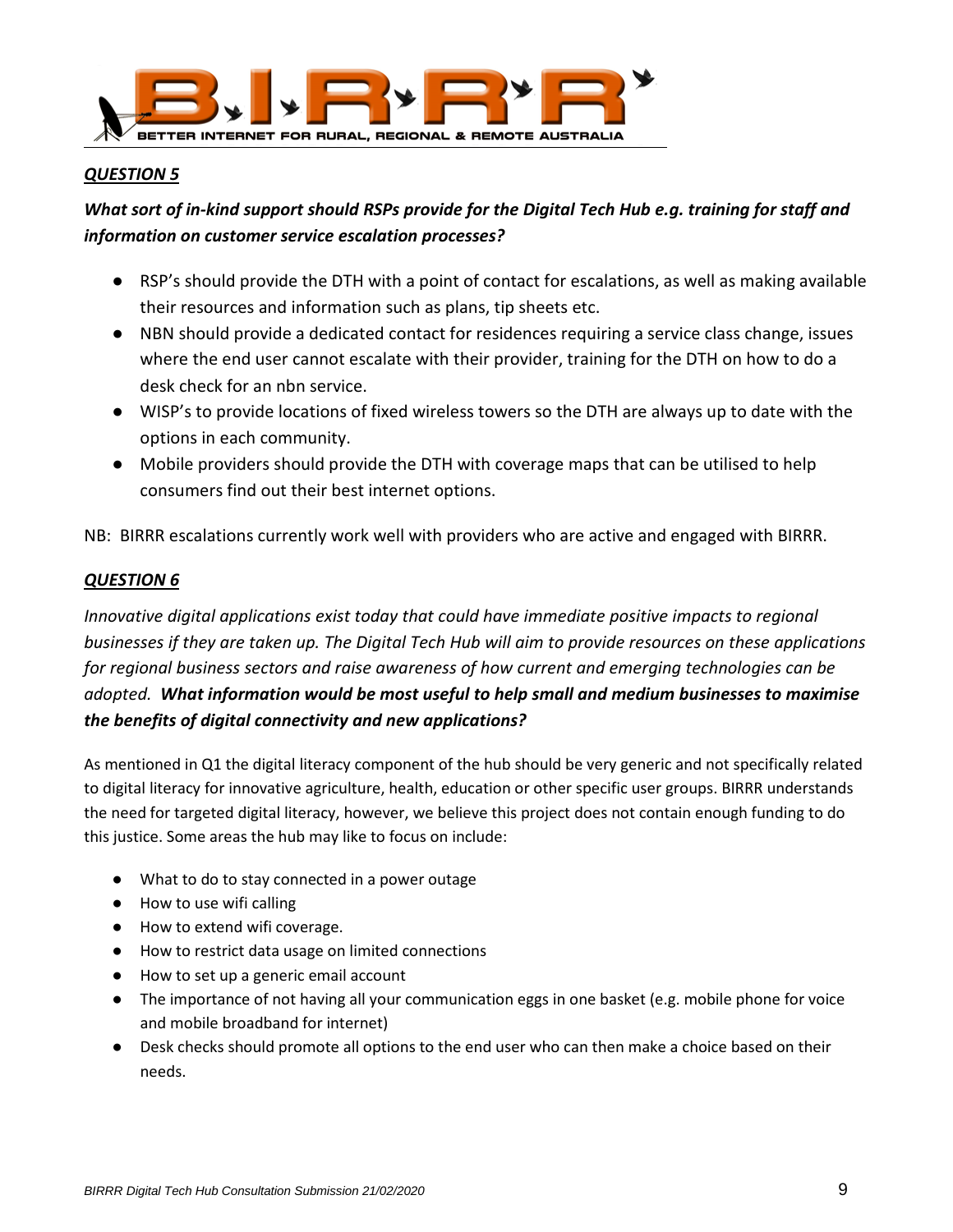

<span id="page-10-0"></span>Many local councils are considering developing digital plans for their communities. The Digital Tech Hub could provide resources and links to information that can assist local communities and councils to engage in digital planning processes, assisting them in taking a greater role in leading the process. **What information would be most useful in assisting communities to undertake local digital planning?**

- Technologies available in each community e.g. nbn technology types, mobile broadband, ADSL, WISP's. This may be able to be organised via regional council areas.
- Maps of location of fibre (this would also be incredibly useful for the Regional Connectivity Program and the alternate voice service grants)
- Mobile Providers coverage maps
- Map of equipment suppliers and technicians in RRR areas. These may be technicians who can supply mesh wifi systems, antennas and boosters, point to point equipment or actually attend to set up and install equipment. BIRRR have this map here:<https://www.zeemaps.com/map?group=2304006>

*NB: In BIRRR's experience not all technicians in regional areas are up to speed with current technologies and plans, as such it becomes difficult for the DTH to recommend specific individual businesses and the hub may therefore be better to focus funding on training a limited number of technicians for each state.*



<span id="page-10-1"></span>*Figure 6: BIRRR Map of Tech Businesses 2020*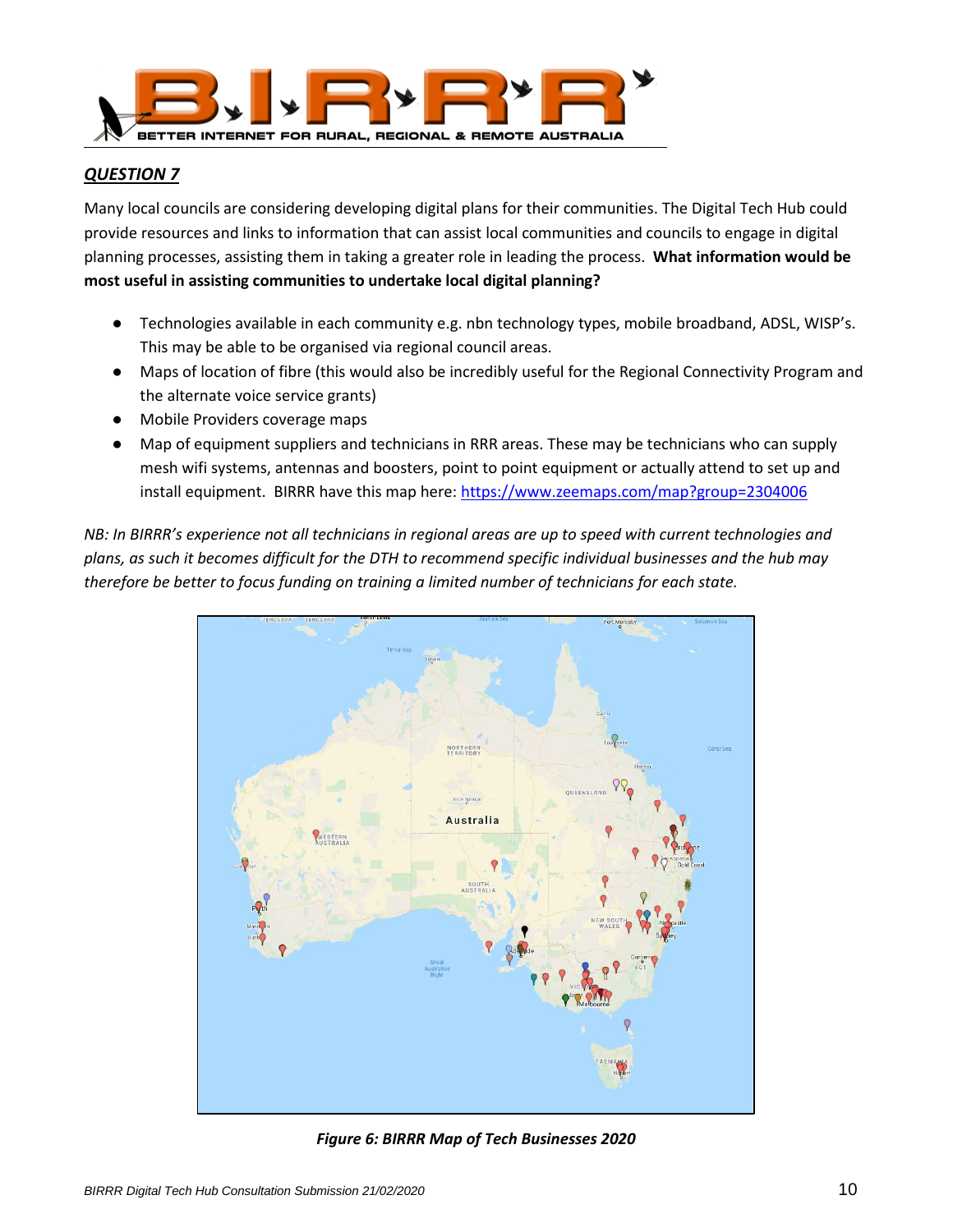

A map should also be maintained to record WISP's as this is a very useful tool when doing desk checks, this would also be useful for the Regional Connectivity Program. Birrr currently has 276 Alternate Fixed Wireless Providers' towers mapped, however we are aware of many more. BIRRR map can be viewed here :<http://www.zeemaps.com/pub?group=2307253>



*Figure 7: BIRRR Map of Alternate Fixed Wireless Providers 2020 (WISP's)*

<span id="page-11-0"></span>The hub should investigate employing a stakeholder manager that encourages and supports local government to provide digital literacy resources and information for their local community. This could include specific resources for regional businesses that are tailored to the technology available within that community.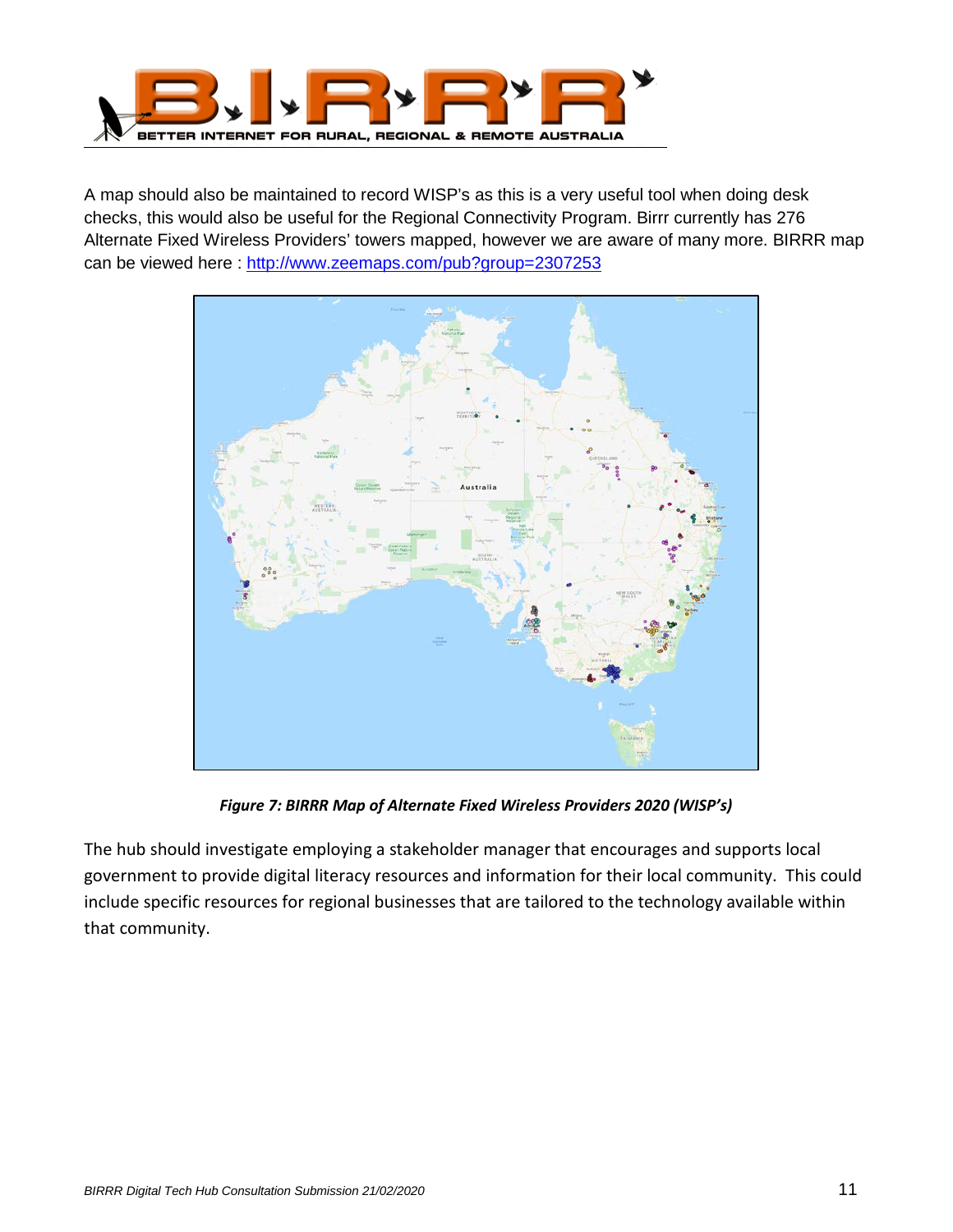

<span id="page-12-0"></span>*The Digital Tech Hub could provide resources and information that would be able to better prepare communities to employ resilient communication strategies, including managing the expectations of communication capabilities during disaster and emergency situations and identifying what temporary equipment is available. What information would be most useful in assisting communities to prepare for, and best use digital connectivity during disaster and emergency situations?*

- Information that helps users understand what type of connection they have and how to remain connected in emergencies where possible
- Power back up options
- How to hot spot a mobile phone
- How to use wifi calling & compatible phones
- Apps that provide VOiP services
- Nbn emergency services at evacuation centres
- How to access financial and connection support after a natural disaster

#### <span id="page-12-1"></span>*QUESTION 9*

## *What options are there to fund the operation of the Digital Tech Hub beyond its two year funding period, e.g. paid advertising?*

Five years into our volunteer services, BIRRR is well placed to highlight the need for ongoing funding for a DTH. We encourage the government to commit to fund the service beyond the current two-year funding period. Volunteers should not have to support and educate RRR users on digital literacy. BIRRR also cautions using paid advertising as a way of funding the hub and believes the DTH needs to maintain independence. It is essential that the Department design a robust and sustainable DTH that can support ongoing needs of RRR users.

Some suggestions for continually funding of the hub include:

- Telecommunication provider levies
- TIO income from fines
- Contributions from service providers
- State Government and Local Government Funding
- Continual Federal Government Funding including regional growth funding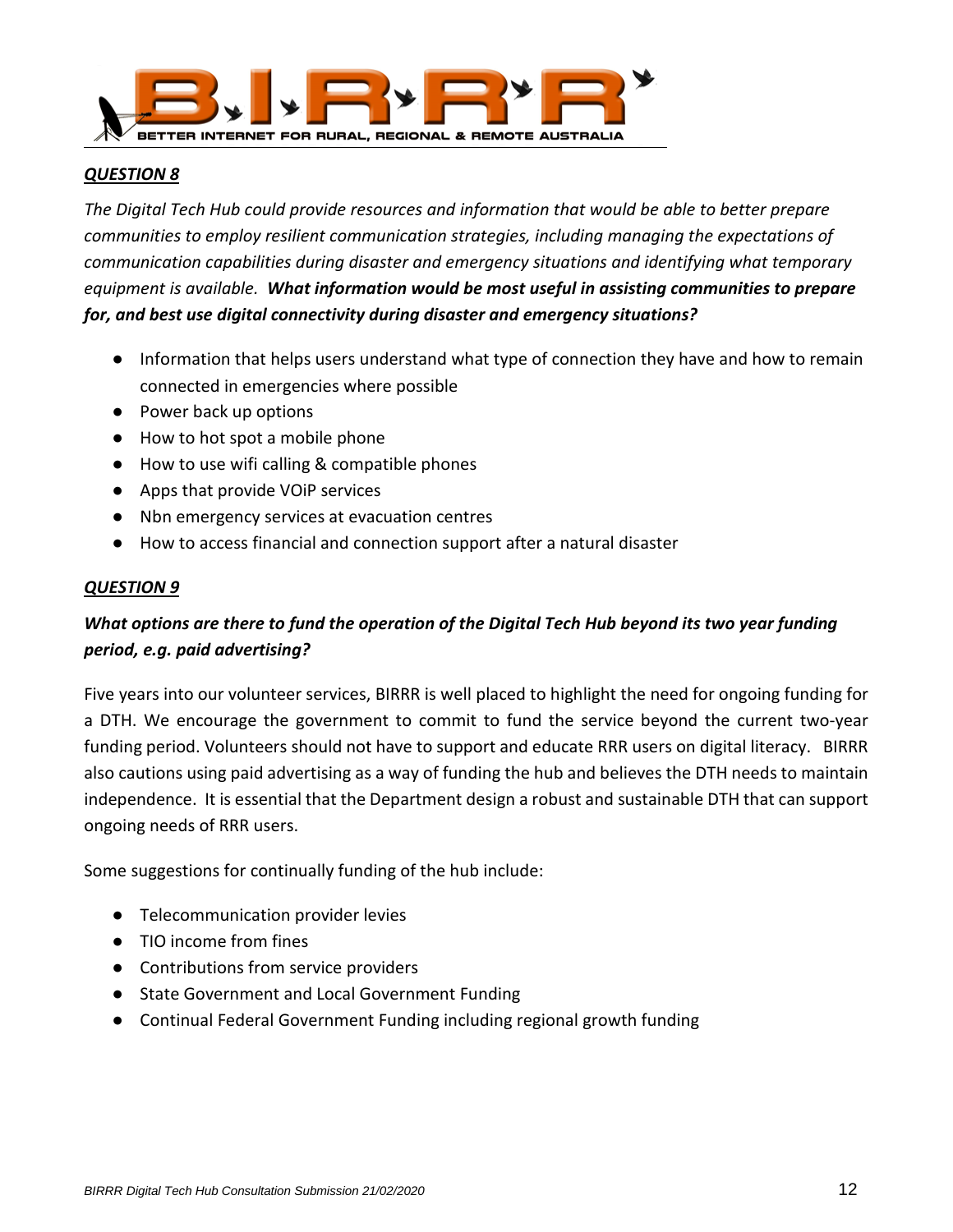

<span id="page-13-0"></span>*Additional comments, points or recommendations*

- If allowed by Department policy BIRRR would be willing to be involved in the selection process for the DTH provider.
- The DTH should be located in a regional area and employee solution specialists who are familiar with RRR areas and technologies. The investigation of solutions specialists working remotely should also be considered.
- The DTH should work through a case until it is solved, or until the end user has been referred to a third-party who can resolve the issue. In some complex cases it is recommended that more than one solution specialist reviews the case (see Appendix 1 for some complex cases BIRRR has helped with over the years). Cases should remain 'on the books' until solved and should be followed up as required.
- The advice provided by the hub must be technology and provider agnostic.
- Suggestions on resourcing the DTH included above are not an exhaustive list and BIRRR recommends that fact sheets, web articles etc. are developed as issues arise. This will ensure the DTH remains relevant and up to date with changing technologies.
- Consider changing the name of the DTH as there is already a Facebook Page and Website with a similar name -<https://www.facebook.com/DigitalTechnologiesHub/> [www.digitaltechnologieshub.edu.au](https://www.digitaltechnologieshub.edu.au/?fbclid=IwAR0BSnjp8rdvTWOlL28sIFeNnPw_yY2-nUbC1KZF__j1Phwgom4SJyJ8u0c)
- On location tech help and face-to-face education sessions should be considered if resources allow. The DTH could investigate the possibility of developing a team of regional tech advisors (based in each state) who will visit onsite and install required boosting and wifi equipment, or training existing techs to be familiar with all types of technology within their service area. This could be funded by infrastructure providers and carriers. Likewise the hub could support regional local government to run education and digital literacy sessions.
- Although this project does not have the required funding, the development of a Digital Capacity Building Centre / Centre for Digital Innovation, that can research and educate on digital tools and advancements in regional Australia. See the Victorian State Government proposal as an example (Miller, 2018). The centre would pull together new developments and tools that regional Australians could use in their lives and businesses as well as offer training and education on digital innovation. This needs to also focus beyond agriculture, and should also include innovation in education, health and regional business. It should include research into software that will work on regional connections e.g. mapping programs that cope with high latency, online educational platforms for distance education, multicast technology for streaming, platforms for delivering mental health and specialist health services to those currently without access. These centres could be delivered at a state or local government level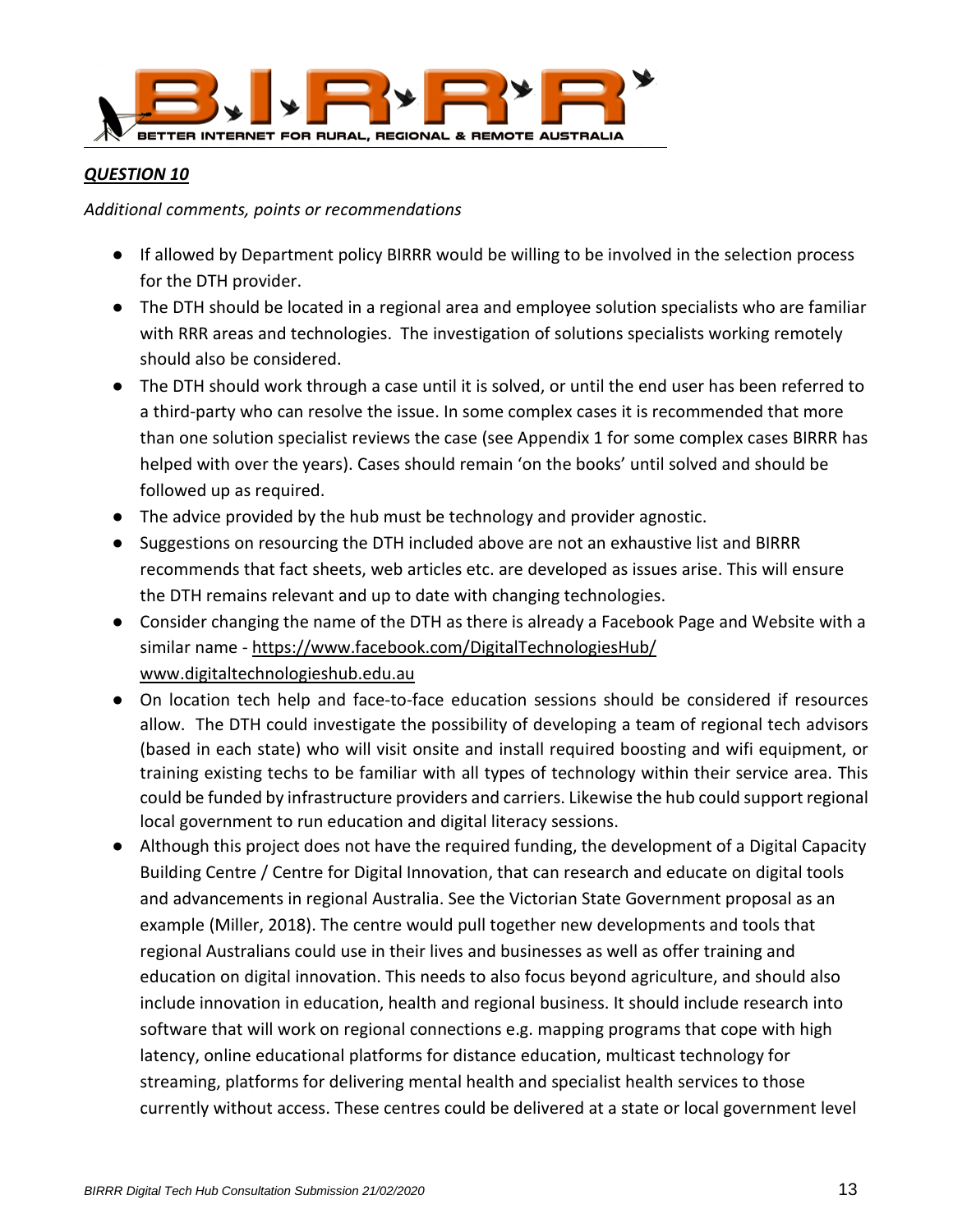

with contributed funds from state and local Government and advertising from businesses with innovative products.

- In conjunction with the DTH, Alternate Voice Trials and the Regional Connectivity Grants Program BIRRR strongly believes that there is an urgent need to map existing telecommunication infrastructure across regional Australia. We recommend that Infrastructure Australia should map all existing fibre and microwave backhaul networks and present a report on existing telecommunications infrastructure in regional Australia and who owns it. This needs to be a comprehensive report that clearly highlights the state of play of bush telecommunications infrastructure. Additionally BIRRR believes that the Australian Communications and Media Authority (ACMA) and Australian Competition and Consumer Commission (ACCC) should examine options to reduce costs and promote the sharing of spectrum and access to backhaul in regional Australia to ensure that alternate fixed wireless service providers continue to bring competition to regional broadband markets.
- The DTH needs to be aware that different end users will have different levels of knowledge about the technologies they are using, thus the ability to send photos and images is incredibly important. For example, often people on NGWL or HCRC landline phones are not aware of the specific technology used to deliver their voice service, and often their provider does not have customer support staff that understand the technology either. Another example is end users are often confused between fixed wireless and mobile broadband, or fixed wireless and satellite (referring to the FW antenna as a 'dish') and BIRRR admin regularly comes across consumers who believe 'wifi' is a technology type.
- It is essential that the new digital tech hub shadows BIRRR for a designated period of time so that existing knowledge is not lost and can be passed on. There may also be the possibility that some of the BIRRR volunteers could be engaged by the hub on a paid basis to assist in getting the hub set up.

## <span id="page-14-0"></span>*References*

Canstar Blue (2018) "Compare Electricity Providers | Prices From 22 Providers." Canstar Blue, [www.canstarblue.com.au/electricity/.](http://www.canstarblue.com.au/electricity/)

Miller, Andrew (2018). "State Government Undertakes Global IoT Search." The Standard, 1 Aug. 2018, [www.standard.net.au/story/5560638/state-government-undertakes-global-iot-search/?cs=72](http://www.standard.net.au/story/5560638/state-government-undertakes-global-iot-search/?cs=72) <https://birrraus.com/> <https://www.zeemaps.com/mymaps>

<https://www.facebook.com/groups/BIRRR/>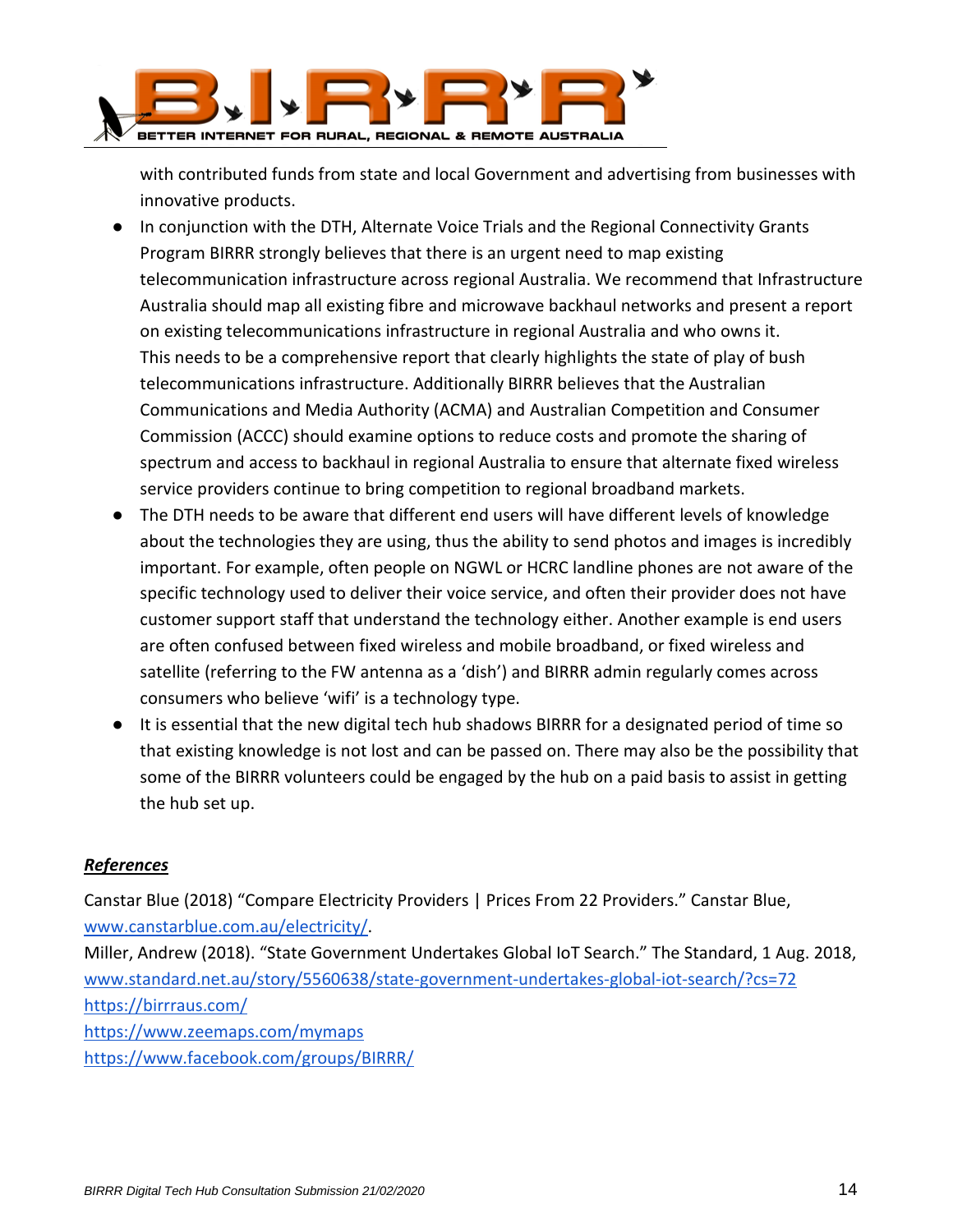

#### <span id="page-15-0"></span>*Appendix 1*

## **Complex Case Study Samples from BIRRR Troubleshooting**

- End user who was waiting for nbn to come and connect her service, didn't realise she needed to contact a provider. She had been waiting for 2 years.
- Sky Muster customer who had two NTD's (one in her cupboard), and one connected to the satellite. The one in the cupboard was activated the one connected to the satellite was not.
- New home owner who moved to a residence with a missing NTD, she contacted three providers who were unable to assist as none were able to find her address in the nbn database.
- Sky Muster user who moved his house, with the Sky Muster install still connected to a new LOCID, new owner of previous location unable to get an install as nbn had it recorded there was an install already at the address. Address was actually the neighbours address anyway. Took three providers, an installer and BIRRR to solve the issues which involved 4 LOCID's, 4 NTD's, three customers and three actual locations.
- Remote schoolroom with a very old wifi system installed (no routers) for Sky Muster to be bridged from house to schoolroom.
- End user who had spent three years trying to get a landline phone installed. Issue was terminology used by Telstra. End user thought an 'interim landline service' was the ISS satellite.
- Remote property mapped for FTTN instead of nbn Sky Muster. End user had given her provider the property co-ordinates as her address could not be found in the nbn system. Although she followed directions she was not home at the time and ended up supplying coordinates to the bakery where she was having a coffee.
- Sky Muster user with no landline phone, experienced an outage. Only communication method for her was to call her neighbour on two way radio. Neighbour rang the provider but was told she couldn't lodge a fault as she was not listed on the account. Neighbour resorted to phoning BIRRR admin for help.
- Multiple install attempts for an nbn fixed wireless connection, installer was testing the wrong tower or not using a pole mount and in some cases not even getting on roof.
- Ongoing issues with a nbn Sky Muster connection, long period with no service. Only to discover the ethernet cord was faulty.
- Ongoing issues with Sky Muster drop outs and poor signal, many attempts to resolve. Issue was a dish not bolted to the roof.
- BIRRR has been involved in hundreds of nbn addressing issues that have been unable to be solved by providers and end users:
	- marker on large properties are placed in the middle of the property, not where the house is (which is often in a Fixed Wireless footprint)
	- Sky Muster address is mapped to the nearest town, which often can be a long way from the actual property